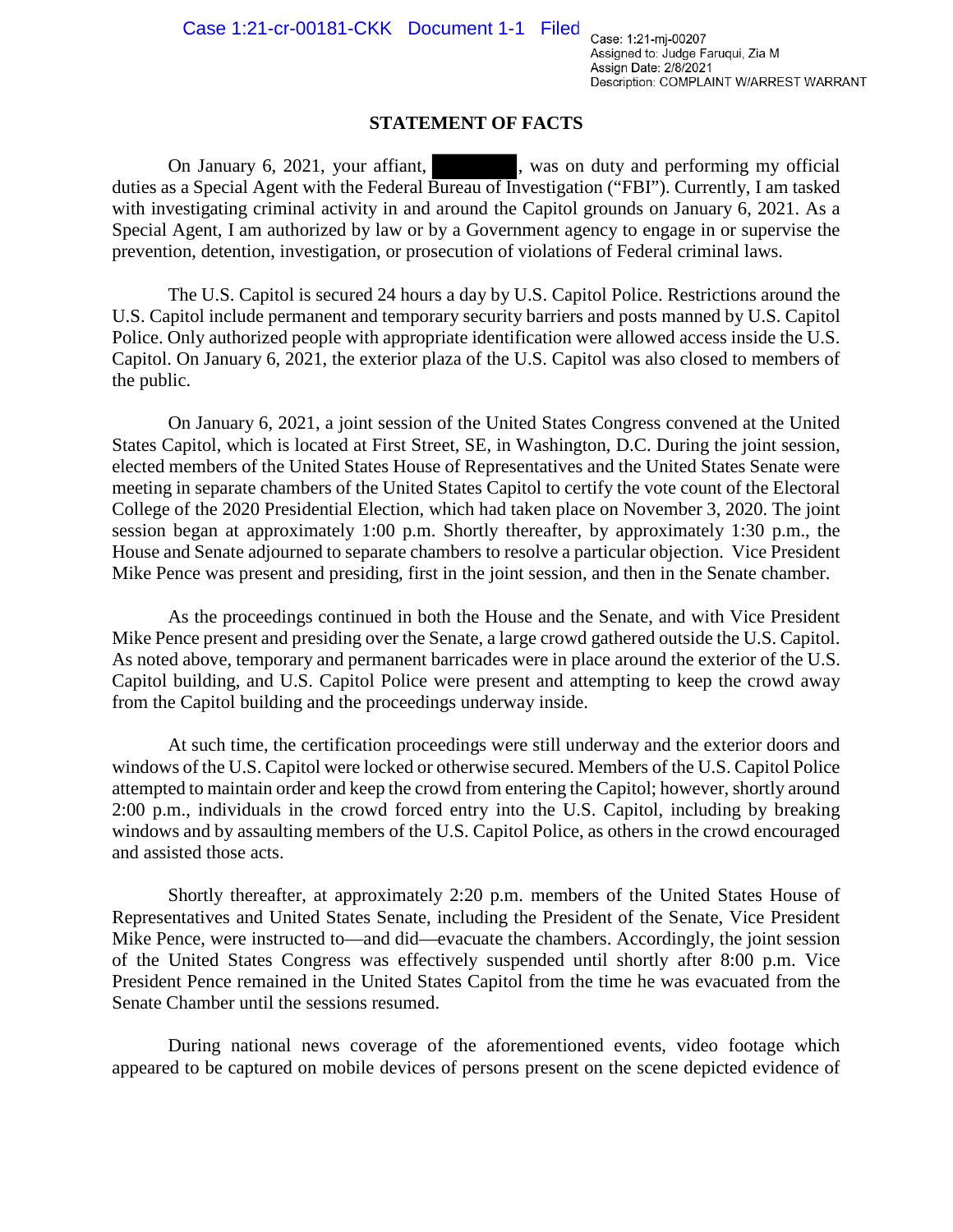## Case 1:21-cr-00181-CKK Document 1-1 Filed 02/08/21 Page 2 of 6

violations of local and federal law, including scores of individuals inside the U.S. Capitol building without authority to be there.

On January 6, 2021, Daniel Ray Caldwell (hereinafter referred to as CALDWELL) was captured on video assaulting federal agents and engaging in disrnptive or disorderly conduct on the lower west tenace of the Capitol Building. The video footage was subsequently obtained by law enforcement.

On January 27, 2021, a Twitter account using the handle  $@{\text{chris}}$  sigurdson posted two links to videos. The first link is to a YouTube video titled, "Storm The Capitol w/ dream floral" which is posted by user dream floral. At approximately three minutes and 15 seconds into the eleven minute and 14 second video, CALDWELL was observed wearing an olive drab in color hoodie, dark glasses on a camouflage hat, camouflage assault pack, and camouflage trousers. CALDWELL was seen spraying a mist at police who were attempting to stop protesters from getting up the Capitol steps. Screenshots of CALDWELL spraying the officers are shown below in the following two photographs:

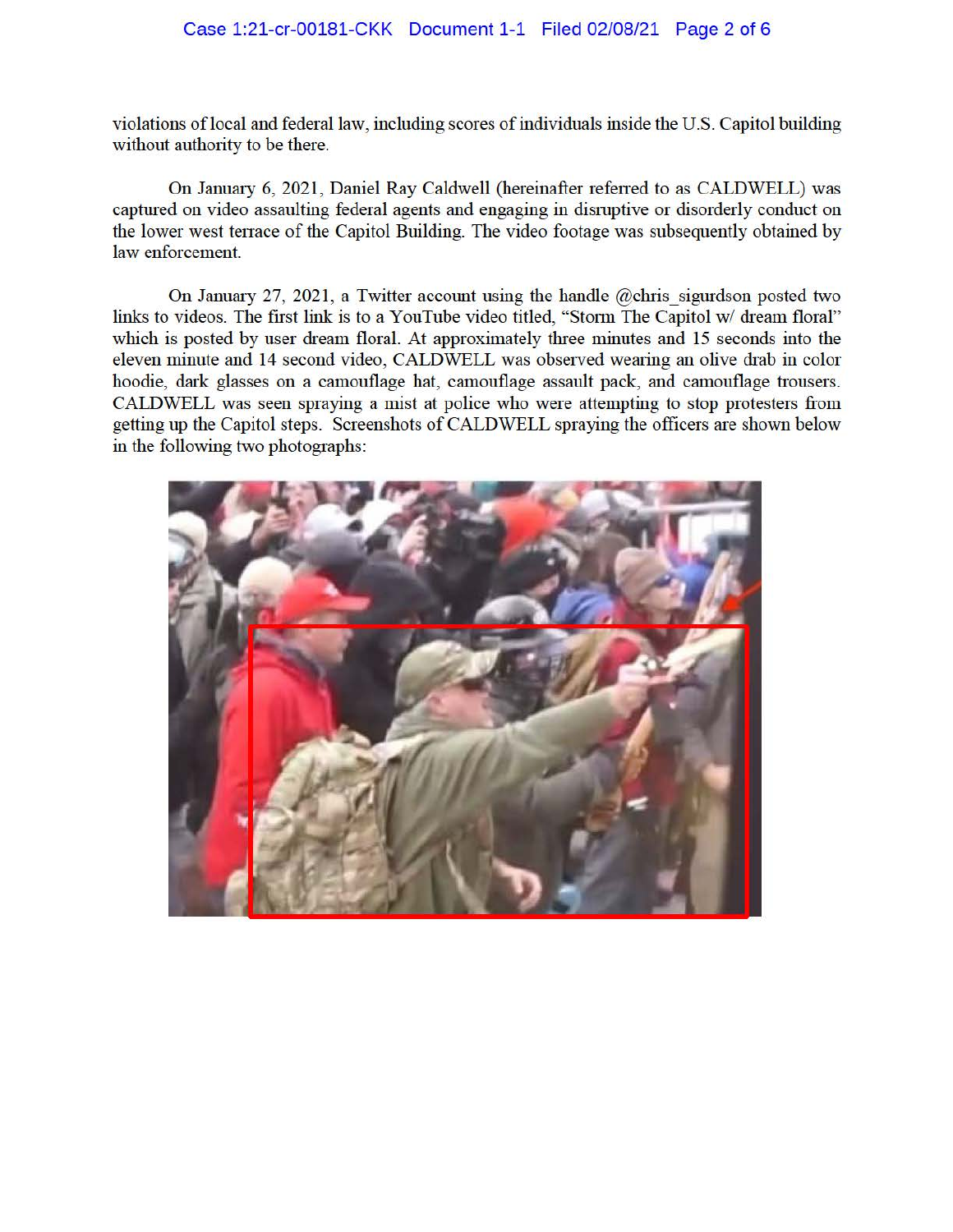

At approximately three minutes and 16 seconds into the same YouTube video, CALDWELL was also captured holding the can used to spray the officers:



In the second link posted by the Twitter account using the handle  $@{\text{chris}}$  sigurdson, a subject, later identified as CALDWELL by Wl (see below), was depicted on video talking about the events that had occurred at the Capitol. The video appears to have been recorded on Janmuy 6, 2021, at 4:54 pm in the lobby of the Renaissance Hotel, located at 2800 South Potomac Avenue, Arlington, Virginia. The video link was uploaded on ProPublica and depicted CALDWELL wearing the same clothing as depicted in the YouTube video. Specifically, CALDWELL was wearing an olive drab in color hoodie, this time with a red sticker on the left breast that read "Guns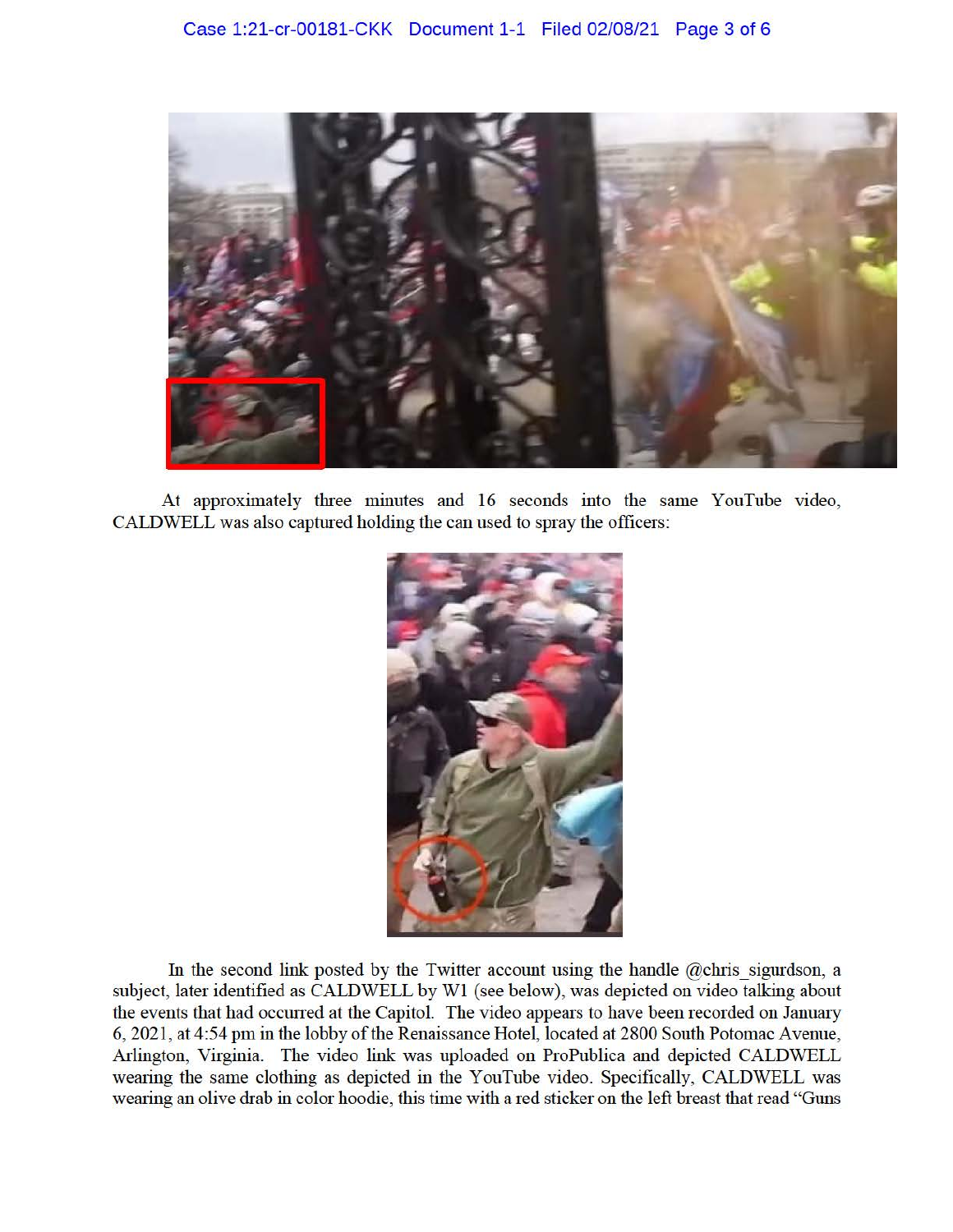## Case 1:21-cr-00181-CKK Document 1-1 Filed 02/08/21 Page 4 of 6

SAVE Lives", dark glasses on a camouflage hat, camouflage assault pack, and camouflage trousers.

CALDWELL as depicted below in the following two photographs: During the video, off-camera females asked CALDWELL questions about the events that had occurred at the Capitol, and CALDWELL responded by describing those events and his involvement in them. CALDWELL told the females that after ten minutes of storming the Capitol, a large fight broke out and a female was hit in the neck. According to CALDWELL, the fight then started and then "they took their guys" and then someone took her (referring to the female who was hit) and took off. CALDWELL said that individuals stayed in the area and police were spraying mace towards him. CALDWELL said he told them if they continued, he would return spray. According to CALDWELL, once the officers sprayed him, CALDWELL sprayed toward police officer and believed he sprayed around 15 officers. CALDWELL stated that officers then shot him with a big cannon with rubber bullets. The ProPublica video interview shows



names of individuals who stayed on January 5, 2021. The Renaissance provided a booking reservation for an individual booked under the name Daniel Caldwell, which shows that CALDWELL stayed at the Renaissance on January 5, 2021.

 of The Colony, Texas, by comparing a copy of his driver's license photo to the video images. On February 3, 2021, law enforcement was able to identify CALDWELL, who is a resident CALDWELL's physical appearance was consistent with the screenshots taken from the ProPublica video, and also consistent with the individual described above in the YouTube video.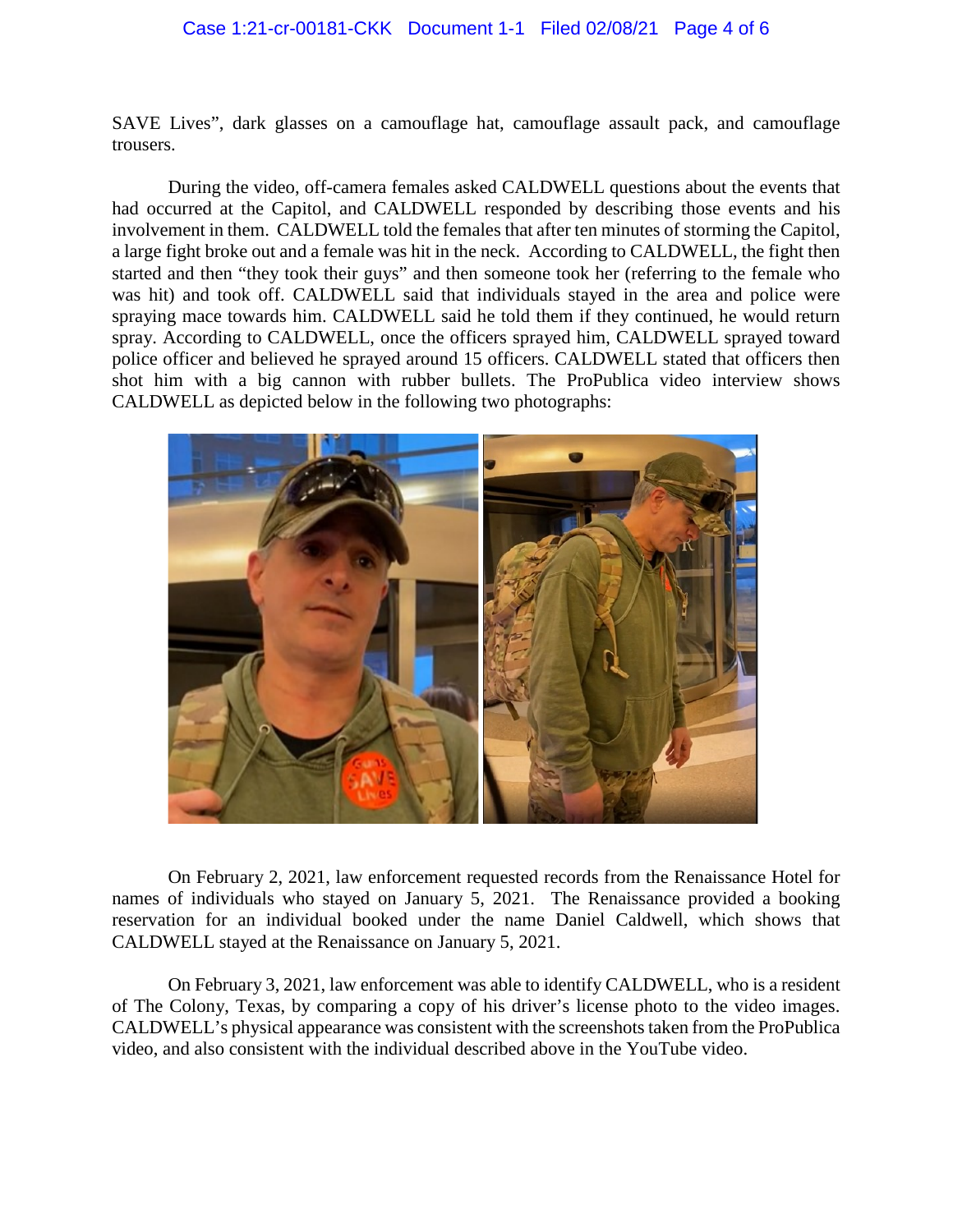spraying law enforcement as the same individual W1 viewed in the Texas driver's license spraying law enforcement as the same individual W1 viewed in the Texas driver's license photograph, saying words to the effect of "that appears to be him, he is wearing the same clothing." On February 4, 2021, law enforcement interviewed WITNESS 1 (herein after W1) in reference to CALDWELL. W1 was shown a photograph of screenshots from the ProPublica video. W1 recognized the male in the photograph, but stated W1 never learned the individual's true name. W1 engages in Airsoft Military Simulation (MilSim), which is a live-action, in person simulation of armed conflict scenarios conducted by civilians that involve airsoft plastic projectiles launched be replica weapons, but do not involve actual firearms. W1 stated that most players are only referred to as their call sign or 'code name' while playing Airsoft. W1 did not know the individual's call sign or code name. Law enforcement showed W1 CALDWELL's Texas driver's license photograph, without revealing CALDWELL's name to W1. W1 verified the driver's license photograph and ProPublica screenshots were the same individual W1 had met and interacted with in the past MilSim events. W1 stated the last time W1 saw the individual from the MilSim events, the individual had a beard. In addition, W1 viewed the ProPublica video and confirmed with certainty that the individual in the video was the same individual W1 identified from the Texas driver's license photograph. W1 further viewed the YouTube video and identified the individual

 playing Airsoft, according to W1, the individual would bring a real firearm to the course and had received the patch from an event in Sanger, Texas in 2020 hosted by American MilSim. W1 met the male that W1 had identified in the ProPublica and YouTube videos, as well as the driver's license photograph (CALDWELL), approximately three or four years ago while playing MilSim near Sanger, Texas and was familiar with the individual's appearance. W1 described the individual as a "huge white supremacist" and was "a complete wacko." While to be corrected on multiple occasions to return the firearm to his vehicle. W1 was also asked about the black and white patch the individual was seen wearing on his backpack in the video inside the Renaissance Hotel (ProPublica video). W1 identified the patch as American Military Simulation or MilSim and stated they were given out at MilSim events. W1 stated the individual likely

 databases. Lawfully-obtained AT&T Corporation records reflect that the device using the phone described and depicted above occurred on January 6, 2021. A phone number belonging to CALDWELL was identified through law enforcement number belonging to CALDWELL was located in the area of the U.S. Capitol Building during the time period of 7:40 – 7:59 PM UTC (or 2:40 – 2:59 PM EST). The location information for the phone is consistent with CALDWELL being present in or near the area where the offenses

 disrupts the orderly conduct of Government business or official functions; and (4) knowingly grounds. For purposes of Section 1752 of Title 18, a "restricted building" includes a posted, cordoned off, or otherwise restricted area of a building or grounds where the President or other Based on the foregoing, your affiant submits that there is probable cause to believe that CALDWELL violated 18 U.S.C. § 1752(a)(1), (2), and (4), which makes it a crime to (1) knowingly enter or remain in any restricted building or grounds without lawful authority to do; and (2) knowingly, and with intent to impede or disrupt the orderly conduct of Government business or official functions, engage in disorderly or disruptive conduct in, or within such proximity to, any restricted building or grounds when, or so that, such conduct, in fact, impedes or engage in any act of physical violence against any person or property in any restricted building or person protected by the Secret Service, including the Vice President, is or will be temporarily